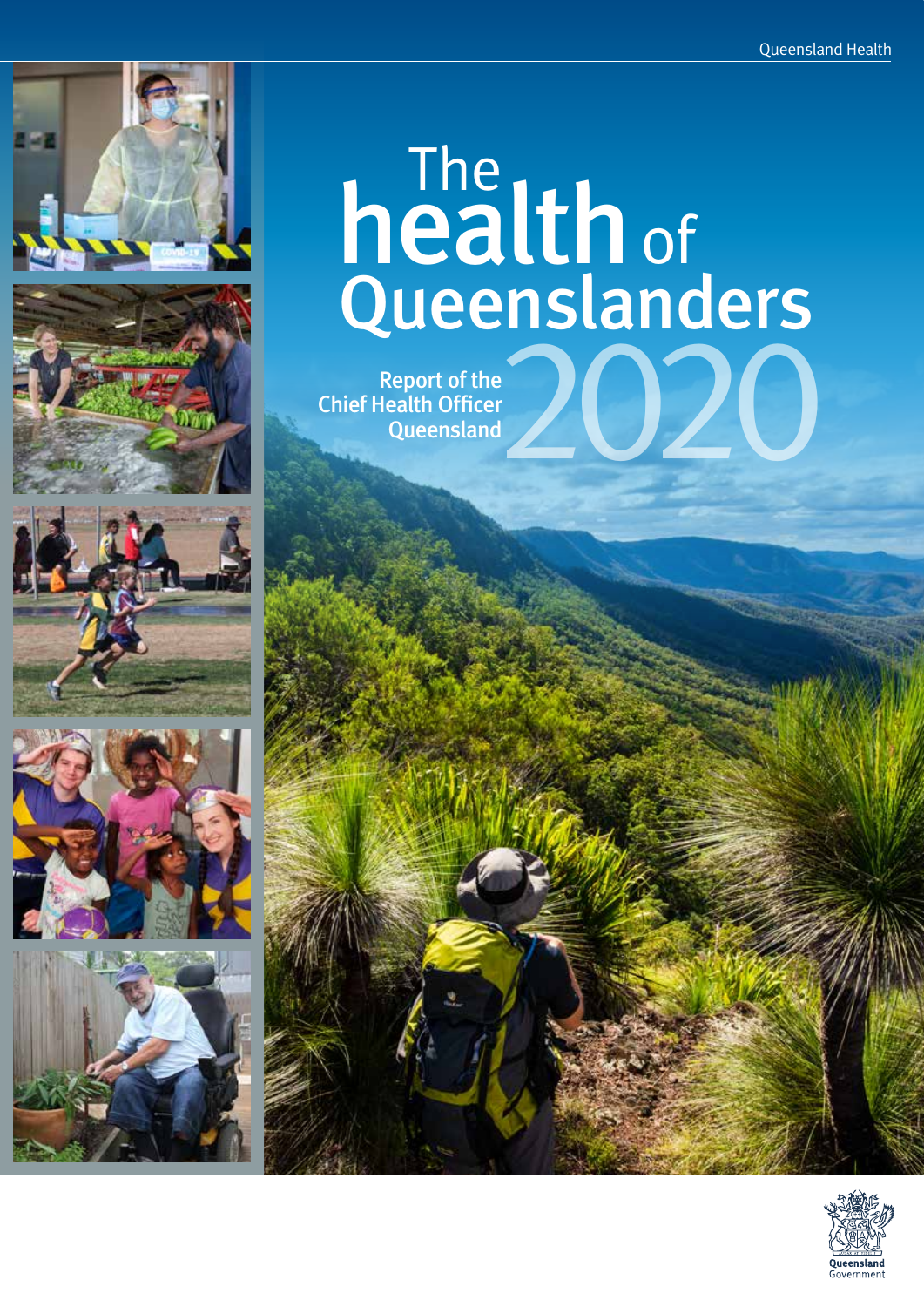*Queensland Health pays its respects to the Traditional Owners of the land on which this report was produced, the Turrbal and Yuggera people, and acknowledges their Elders past, present and emerging.*

*The health of Queenslanders 2020. Report of the Chief Health Officer Queensland*

Published by the State of Queensland (Queensland Health) November 2020.

ISSN:1837-865X [online:1837-8668]



This document is licensed under a Creative Commons Attribution 3.0 Australia licence.

To view a copy of this licence, visit [www.creativecommons.org/licenses/by/3.0/au](https://www.creativecommons.org/licenses/by/3.0/au/)

© State of Queensland (Queensland Health) 2020.

You are free to copy, communicate and adapt the work, as long as you attribute the State of Queensland (Queensland Health).

For copyright information [contact ip\\_officer@health.qld.gov.au](mailto:contact%20ip_officer%40health.qld.gov.au?subject=)

This document is available on the Queensland Health internet at [www.health.qld.gov.au/CHO\\_report](http://www.health.qld.gov.au/CHO_report). There is the potential for minor revisions of data in this report. Please check the online version for updates and amendments.

Suggested citation: Queensland Health. The health of Queenslanders 2020. Report of the Chief Health Officer Queensland. Queensland Government. Brisbane 2020.

#### Cover photos:

*Main photo:* Ben Blanche Photography ©.

The location is Laidley Creek Falls in the Main Range National Park approximately 2.5 hours drive from Brisbane. The subject is Damien Muller, a Senior Scientist with Pathology Queensland for the past nine years. Both Ben and Damien are avid bushwalkers.

#### *From top left:*

- Queensland Health ©
- Budd photography ©
- Longreach Athletics Club, Longreach Queensland ©
- Indigenous Respiratory Outreach Care Program
- Health and Wellbeing Queensland ©.

All photos in this report that do not reflect social distancing were taken before COVID-19 restrictions were implemented.

#### For further information:

Manager, Epidemiology Preventive Health Branch Prevention Division Department of Health, Queensland

Email: [Population\\_Epidemiology@health.qld.gov.au](mailto:Population_Epidemiology%40health.qld.gov.au?subject=)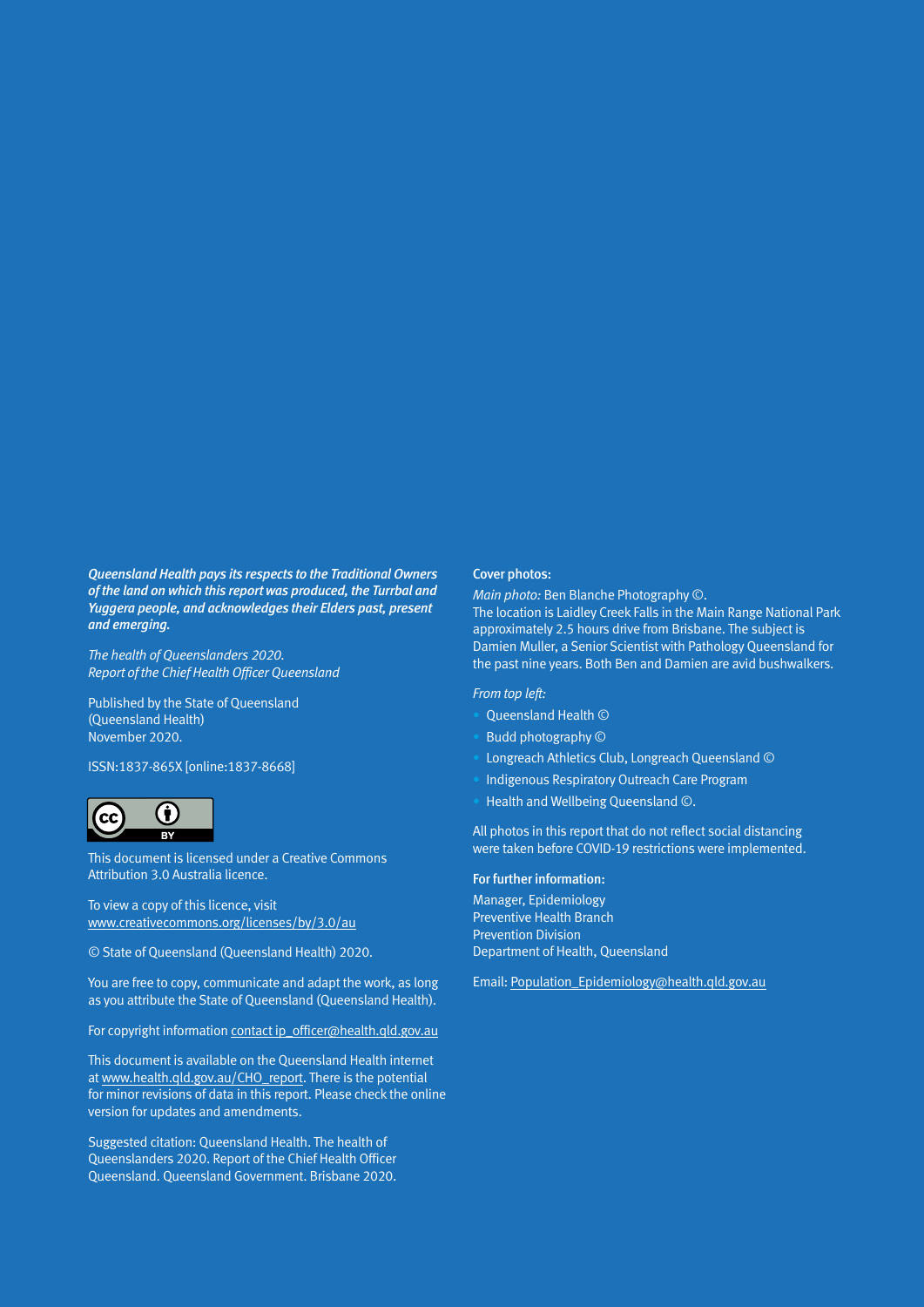## <span id="page-2-0"></span>From the Chief Health Officer

**Queensland, and many other parts of Australia and the world, faced consecutive challenges in 2019 and 2020 with widespread effects on many levels.** Notably, the COVID-19 pandemic preceded by the impact of drought, fire and flood challenged our resilience and capacity to respond. Our people and places underwent significant, rapid change that will have long lasting effects on the way in which Queenslanders live, learn, work and play. Queenslanders should be proud of their response to these events.

This report provides a broad overview of the health of Queenslanders and our health services. Before COVID-19, the health of Queenslanders and the environments that determine our health were following a consistent trend—an ageing population, declines in key mortality indicators given improvements in our health status, increasing use of health services and notable successes as well as persisting challenges with respect to key risk and protective factors for health. The health and wellbeing of Queenslanders ranks high on world standards and most of us are happy with a good quality of life.

The impact of COVID-19, however, has made future predictions less clear given the social and economic effects of the pandemic are not fully known and likely to persist for many years. Further, we will continue to experience challenges in both our built and natural surroundings.

The strength, resilience and capability of Queenslanders have been clearly demonstrated during and after our recent natural disasters and throughout the COVID-19 pandemic. Queensland, and Australia, has one of the best healthcare systems in the world. Rather than exposing system weaknesses, during COVID-19 the flexibility and adaptability of our services came to the forefront.

I wish to express my deepest appreciation for the outstanding effort that has been made by all Queenslanders during COVID-19. This includes the myriad of Queensland Health staff on the front line and in the backrooms, our hospitals, residential care facilities, public health units, emergency services, schools, higher education facilities, childcare services, businesses, non-government organisations, police force, places of worship and, of course, families and communities.

As we start the new decade, Queensland has a lot to be proud of. The new era is evolving, and it will likely present many new challenges for our people, our lifestyles and our environments and by consequence, our health. However, there is a lot to look forward to in Queensland and much to be positive about.

buth Young

Dr Jeannette Young PSM *Chief Health Officer, Queensland*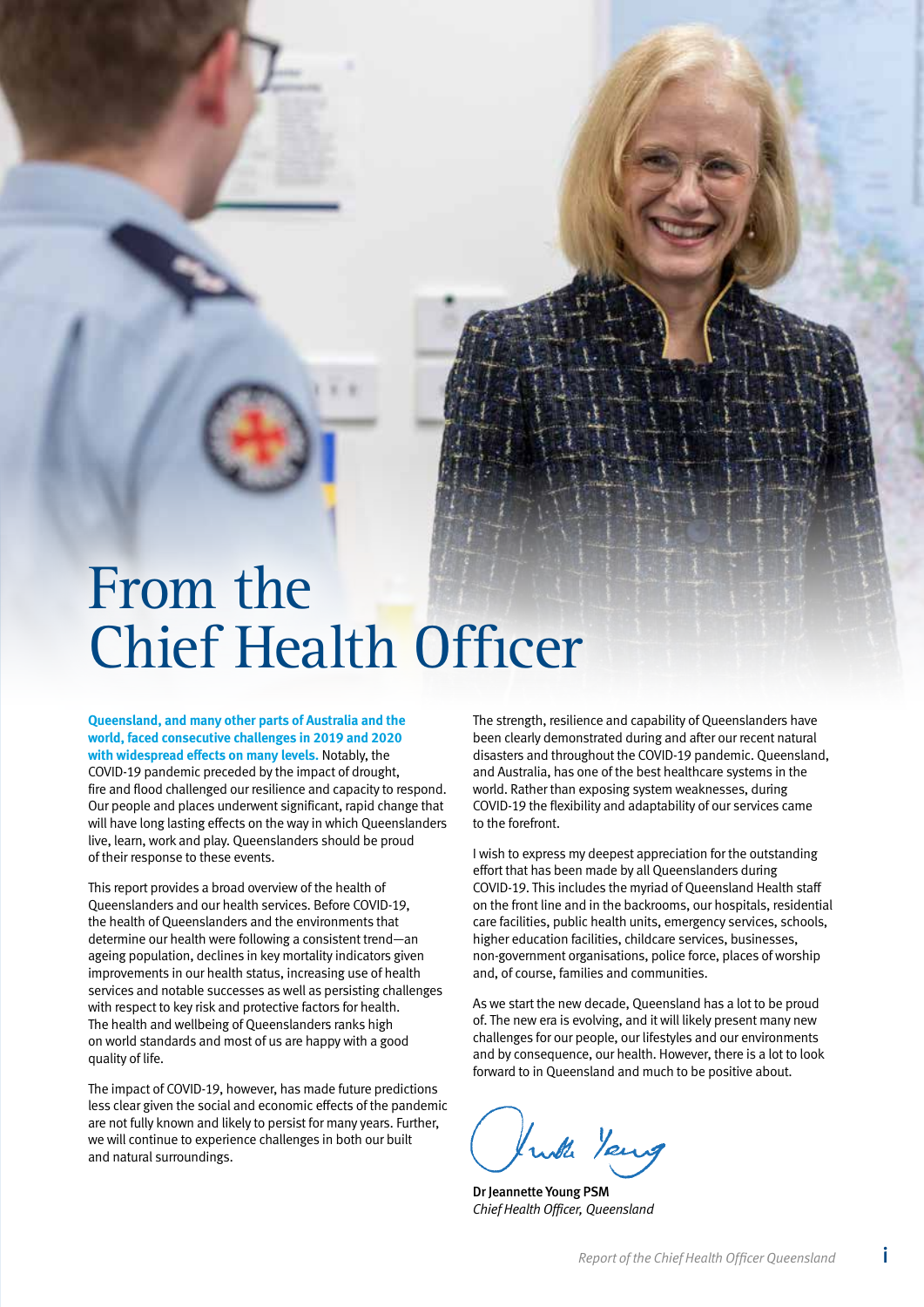# <span id="page-3-0"></span>About this report

The health of Queenslanders 2020 is the eighth in the biennial series from Queensland's Chief Health Officer. It has three objectives:

- to provide a public assessment of the health status of the population
- to be a reference document for health practitioners in Queensland
- to inform strategic policy and planning within Queensland Health.

All reports in the series, including resources, are available at [www.health.qld.gov.au/CHO\\_report](http://www.health.qld.gov.au/CHO_report). Amendments or errata are posted on the website.

## Data download and visualisations

- Data and dynamic data [visualisations](https://www.health.qld.gov.au/research-reports/population-health/data-discovery) for Queensland, HHSs and PHNs
- Statistical data tables for Queensland, HHSs and [PHNs](https://www.health.qld.gov.au/research-reports/reports/public-health/cho-report/current)
- Preventive health risk factors: detailed information and [trends](https://www.health.qld.gov.au/research-reports/population-health/preventive-health-surveys)
- Additional reports and statistical methods and descriptions in Methods for reporting population health [status](https://www.health.qld.gov.au/research-reports/population-health)<sup>1</sup>
- Supplementary tables and graphs referred to throughout the report are available on the main CHO\_report page.

## Acknowledgements

*The health of Queenslanders 2020* was prepared by Epidemiology, Preventive Health Branch, Prevention Division, with advice and assistance from others in Queensland Health and other government departments and agencies in Queensland. These include:

- Aboriginal and Torres Strait Islander Health Division
- Clinical Excellence Queensland
	- Office of the Chief Dental Officer
	- Mental Health, Alcohol and Other Drugs
	- Healthcare Improvement
- Aeromedical Retrieval and Disaster Management Branch
- Chief Medical Officer and Healthcare Regulation Branch
- Communicable Diseases Branch
- Statistical Services Branch
- Cancer Screening Unit
- Clinical Safety and Quality Unit
- Cancer Alliance Queensland
- Queensland Treasury
- Queensland Mental Health Commission
- Department of Transport and Main Roads.

### Report management and development

**Editors and report managers:** Susan Clemens and Mark West

#### **Report section development, data analysis, writing and editing:** Kerry-Ann O'Grady, Susan Clemens, Tim Roselli, Douglas Lincoln, Xing Lee, Katrin Hausdorf, Danielle Herbert, Lucy Laurie

**Contributors to specific sections:** Mellise Anderson, Frances Birrell, Chris Coulter, Nathan Dunn, Andrea Findlay, Anna Jensen, Pamela McErlean, Craig Mitchell, Nick Ormiston-Smith, Bridget O'Connor, Sophie Phelan, Ian Purcell, Mohana Rajmokan, Damin Si, Jamie Stewart, Ben Stute, Alison Thompson, Garry Thorne

**Expert content review of specific sections:** Bridget Appleyard, Elizabeth Bayliss, Linda Bertram, Scott Brown, Sonali Coulter, Ann Crowhurst, Michael Cussens, Erikka Dunning, Russell Evans, Elizabeth Garrigan, Stephen Lambert, Janet Martin, John Marquess, Kim McFarlane, James Morris, Russell Stafford, Lucy Stanley, Helen Taylor, Daniel Williamson

### Data custodians for key data sources

Direct requests for customised data were provided by the Data Custodians at: Queensland survey analytic system (QSAS), Statistical Services Branch, Queensland Government Statistician's Office, Queensland Cancer Registry, Australian Bureau of Statistics and Australian Institute of Health and Welfare. The investment and expertise associated with maintaining data collections and quality outputs is acknowledged.

A complete list of data custodians is available [here](https://www.health.qld.gov.au/__data/assets/pdf_file/0034/843199/data_custodian_list.pdf).

### Accessing online resources

Throughout this Report appear a number of interactive links to various websites. To access these references from a printed copy of this document, please refer to the following list of links and their associated URLs:

- *Preventive health risk factors, detailed information and [trends](https://www.health.qld.gov.au/phsurvey)* <https://www.health.qld.gov.au/phsurvey>
- *Methods for reporting population health [status](https://www.health.qld.gov.au/research-reports/population-health)* [https://www.health.qld.gov.au/research-reports/population](https://www.health.qld.gov.au/research-reports/population-health)[health](https://www.health.qld.gov.au/research-reports/population-health)
- *See [QSAS](https://www.health.qld.gov.au/research-reports/population-health/preventive-health-surveys/detailed-data) for more information* [https://www.health.qld.gov.au/research-reports/population](https://www.health.qld.gov.au/research-reports/population-health/preventive-health-surveys/detailed-data)[health/preventive-health-surveys/detailed-data](https://www.health.qld.gov.au/research-reports/population-health/preventive-health-surveys/detailed-data)
- *See [QSAS trends](https://www.health.qld.gov.au/research-reports/population-health/preventive-health-surveys/data-trends) for more information* [https://www.health.qld.gov.au/research-reports/population](https://www.health.qld.gov.au/research-reports/population-health/preventive-health-surveys/data-trends)[health/preventive-health-surveys/data-trends](https://www.health.qld.gov.au/research-reports/population-health/preventive-health-surveys/data-trends)
- *See the [online visualisation](https://www.health.qld.gov.au/research-reports/population-health/data-discovery) for more information* [https://www.health.qld.gov.au/research-reports/population](https://www.health.qld.gov.au/research-reports/population-health/data-discovery)[health/data-discovery](https://www.health.qld.gov.au/research-reports/population-health/data-discovery)
- Data custodians [https://www.health.qld.gov.au/\\_\\_data/assets/pdf\\_](https://www.health.qld.gov.au/__data/assets/pdf_file/0034/843199/data_custodian_list.pdf) [file/0034/843199/data\\_custodian\\_list.pdf](https://www.health.qld.gov.au/__data/assets/pdf_file/0034/843199/data_custodian_list.pdf)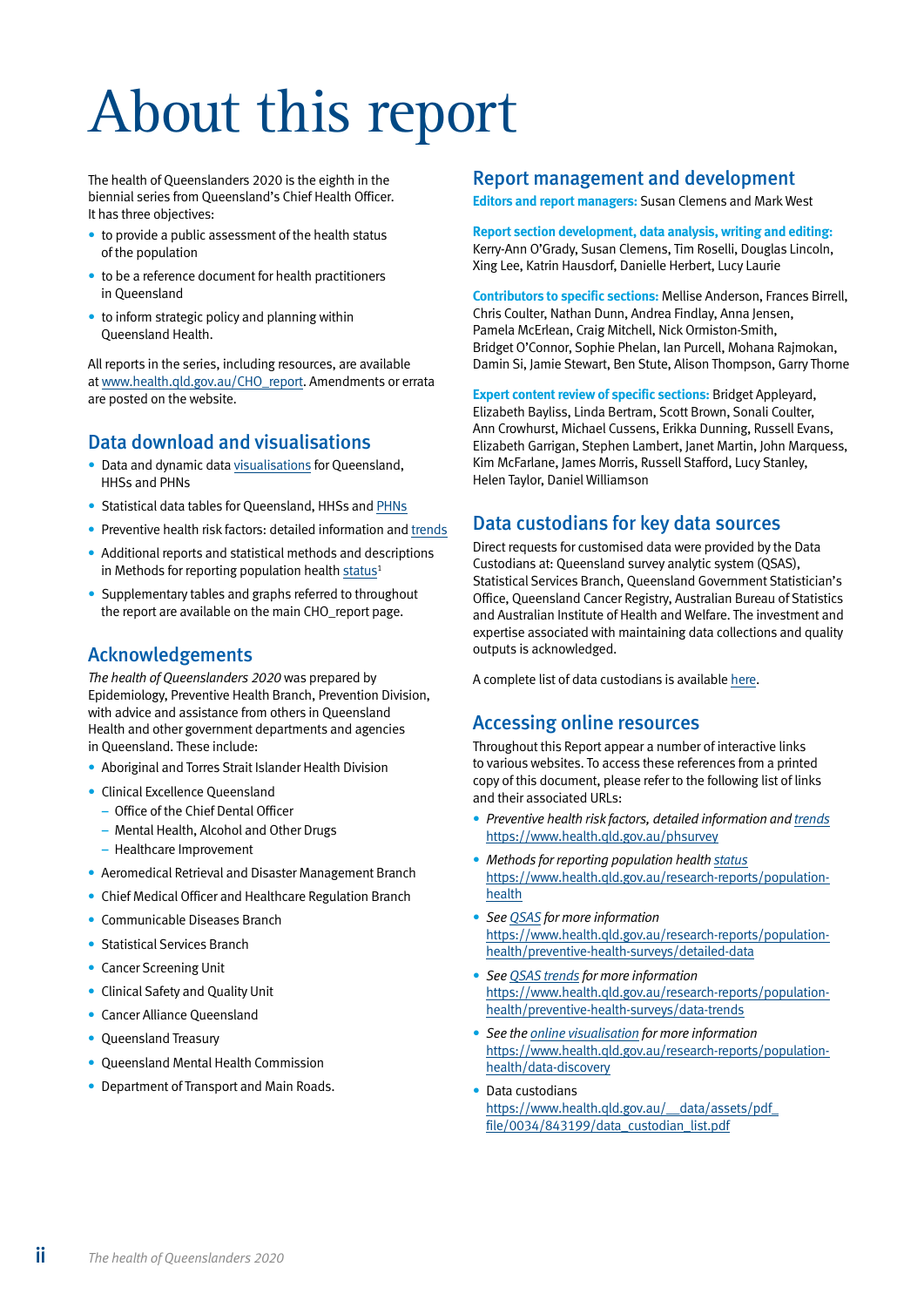## <span id="page-4-0"></span>List of abbreviations

| <b>ABDS</b>   | Australian Burden of Disease Study                                |
|---------------|-------------------------------------------------------------------|
| ABS           | <b>Australian Bureau of Statistics</b>                            |
|               | <b>ACT</b> Australian Capital Territory                           |
|               | AIDS Acquired immunodeficiency syndrome                           |
|               | <b>AIHW</b> Australian Institute of Health and Welfare            |
|               | <b>AIR</b> Australian Immunisation Register                       |
|               | <b>AMR</b> Antimicrobial resistance                               |
|               | <b>ARDMB</b> Aeromedical Retrieval and Disaster Management Branch |
|               | <b>ASR</b> Age-standardised rate                                  |
|               | ASSAD Australian Secondary School Alcohol and Drug Survey         |
|               | <b>AURA</b> Antimicrobial Use and Resistance in Australia         |
|               | surveillance system                                               |
| <b>BCC</b>    | Basal cell carcinoma                                              |
| BE            | <b>Bronchiectasis</b>                                             |
| BP.           | Blood pressure                                                    |
| BMI           | Body mass index                                                   |
| BoD           | <b>Burden of Disease</b>                                          |
| <b>BSQ</b>    | BreastScreen Queensland                                           |
|               | <b>CA</b> Congenital anomaly                                      |
|               | <b>CALD</b> Culturally and linguistically diverse                 |
|               | <b>CHD</b> Coronary heart disease                                 |
| <b>CHO</b>    | <b>Chief Health Officer</b>                                       |
| <b>CHQ</b>    | Children's Health Oueensland                                      |
| CI.           | Confidence interval                                               |
| COAG          | <b>Council of Australian Governments</b>                          |
|               | <b>COPD</b> Chronic obstructive pulmonary disease                 |
| <b>CVD</b>    | Cardiovascular disease                                            |
| DALY          | Disability-adjusted life year                                     |
| DMFT          | Decayed, missing and filled teeth                                 |
| <b>DMFS</b>   | Decayed, missing and filled surfaces                              |
| <b>DS</b>     | Decayed surfaces                                                  |
| dTpa          | Diphtheria-tetanus-pertussis acellular vaccine                    |
| ED            | <b>Emergency department</b>                                       |
| eHQ           | eHealth Queensland                                                |
| FASD          | Fetal alcohol spectrum disorder                                   |
| FOBT          | Faecal occult blood test                                          |
| FS .          | <b>Filled surfaces</b>                                            |
| GBD           | Global burden of disease                                          |
| GDP           | <b>Gross Domestic Product</b>                                     |
| <b>GP</b>     | <b>General Practitioner</b>                                       |
| Hale          | Health adjusted life expectancy                                   |
| HCC           | <b>Health Contact Centre</b>                                      |
| <b>HHS</b>    | <b>Hospital and Health Services</b>                               |
| Hib           | Haemophilus influenzae type b                                     |
| hiu           | Healthcare Improvement Unit                                       |
| <b>HIV</b>    | Human immunodeficiency virus                                      |
| <b>HPV</b>    | Human papillomavirus                                              |
| <b>HRQoL</b>  | Health-related quality of life                                    |
| <b>HWQld</b>  | Health and Wellbeing Queensland                                   |
| ICD           | International classification of diseases                          |
| icu           | Intensive care unit                                               |
| Lga           | Local Government Area                                             |
| LGBTIQ+       | Lesbian, gay, bisexual, transgender, intersexed and queer         |
| <b>LOTE</b>   | Language other than English                                       |
| <b>MDR-TB</b> | Multi-drug resistant tuberculosis                                 |
| <b>MSM</b>    | Men who have sex with men                                         |
|               |                                                                   |

| Naer           | National Asbestos Exposure Register                          |
|----------------|--------------------------------------------------------------|
| <b>NATSIHS</b> | National Aboriginal and Torres Strait Islander Health Survey |
| <b>NAUSP</b>   | National Antimicrobial Usage Surveillance Program            |
| <b>NEC</b>     | Not elsewhere classified                                     |
| <b>NBCSP</b>   | National bowel cancer screening program                      |
| <b>NCD</b>     | Non-communicable disease                                     |
| <b>NCSP</b>    | National cervical cancer screening program                   |
| <b>NDSHS</b>   | National Drug Strategy Household Survey                      |
| <b>NGO</b>     | Non-government organisation                                  |
| <b>NHMRC</b>   | National Health and Medical Research Council                 |
| <b>NHS</b>     | National Health Survey                                       |
| <b>NIP</b>     | National Immunisation Program                                |
| <b>NMSC</b>    | Non-melanoma skin cancer                                     |
| <b>NSW</b>     | <b>New South Wales</b>                                       |
| NΤ             | Northern Territory                                           |
| <b>OECD</b>    | Organisation for Economic Co-operation and Development       |
| <b>OSA</b>     | Obstructive sleep apnoea                                     |
| <b>PALY</b>    | Productivity-adjusted life year                              |
| <b>PHN</b>     | <b>Primary Health Networks</b>                               |
| <b>PIC</b>     | <b>Poisons Information Centre</b>                            |
| <b>POCT</b>    | Point of care blood lead testing                             |
| <b>PPH</b>     | Potentially preventable hospitalisations                     |
| <b>PTSD</b>    | Post-traumatic stress disorder                               |
| QALY           | Quality adjusted life years                                  |
| QCH            | Queensland Children's Hospital                               |
| Qld            | Queensland                                                   |
| QoL            | Quality of life                                              |
| <b>QSAMPS</b>  | Queensland Statewide Antimicrobial Stewardship Program       |
| QSAS           | Queensland survey analytic system                            |
| RA             | Rheumatoid arthritis                                         |
| <b>RHD</b>     | Rheumatic heart disease                                      |
| <b>RFDS</b>    | Royal Flying Doctor Service                                  |
| RSV            | Respiratory syncytial virus                                  |
| <b>RTDs</b>    | Ready to drink beverages                                     |
| SA             | South Australia                                              |
| <b>SCC</b>     | Squamous cell carcinoma                                      |
| <b>SEIFA</b>   | Socio-Economic Indexes For Areas - Index of Relative         |
| (IRSAD)        | Socio-economic Advantage and Disadvantage                    |
| <b>SEIFA</b>   | Socio-Economic Indexes For Areas - Index of Relative         |
| (IRSD)         | Socio-economic Disadvantage                                  |
| SIP            | <b>School Immunisation Program</b>                           |
| <b>SPF</b>     | Sun protection factor                                        |
| STI            | Sexually transmitted infection                               |
| Tas            | Tasmania                                                     |
| TB             | Tuberculosis                                                 |
| TBI            | Traumatic brain injury                                       |
| <b>TSCI</b>    | Traumatic spinal cord injury                                 |
| <b>UN</b>      | <b>United Nations</b>                                        |
| <b>UVR</b>     | Ultraviolet radiation                                        |
| <b>VET</b>     | <b>Vocation Educational Training</b>                         |
| Vic            | Victoria                                                     |
| WA             | Western Australia                                            |
| <b>WHO</b>     | World Health Organization                                    |
| YLD            | Years lived with disability                                  |
| YLL.           | Years of life lost                                           |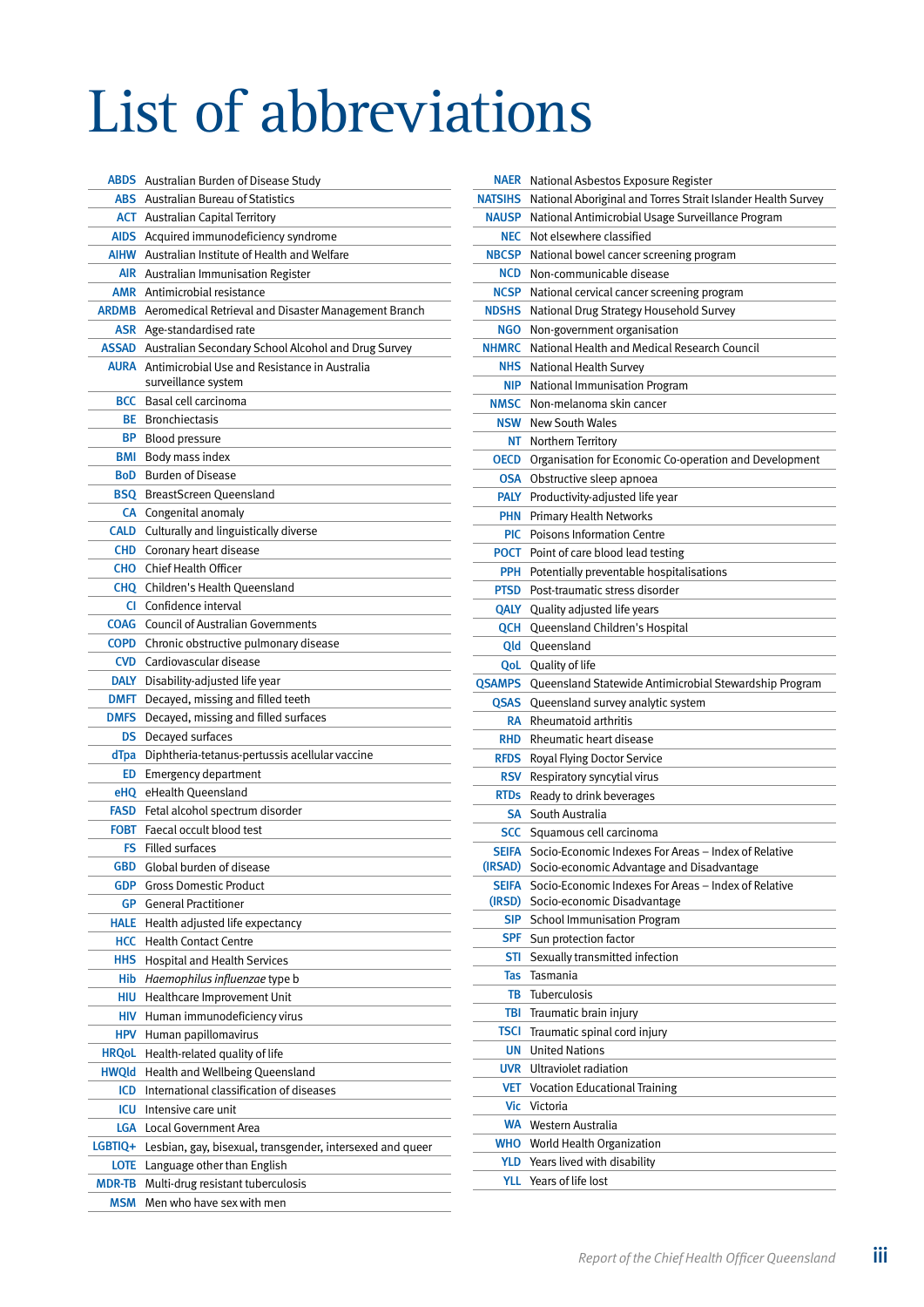## **Contents**

## *[Section 1](#page--1-0)*

| <b>Our times</b>                                                                                |  |
|-------------------------------------------------------------------------------------------------|--|
| $Introduction \begin{equation} \begin{equation} \begin{equation} \end{equation} \end{equation}$ |  |
|                                                                                                 |  |
|                                                                                                 |  |
|                                                                                                 |  |

## *[Section 2](#page--1-0)*

| Our people                                   |  |
|----------------------------------------------|--|
|                                              |  |
|                                              |  |
|                                              |  |
|                                              |  |
|                                              |  |
|                                              |  |
|                                              |  |
| Aboriginal and Torres Strait Islander people |  |
|                                              |  |
|                                              |  |
|                                              |  |

## *[Section 3](#page--1-0)*

| <b>Our health</b> | 13  |
|-------------------|-----|
|                   |     |
|                   | .14 |
|                   |     |
|                   |     |
|                   |     |
|                   |     |
|                   |     |
|                   |     |
|                   |     |
|                   |     |
|                   |     |
|                   |     |

| Section 4                  |  |
|----------------------------|--|
| <b>Our health services</b> |  |
|                            |  |

| The cost of health care |  |
|-------------------------|--|
|                         |  |

### *[Section 5](#page--1-0)* **[Our lifestyle](#page--1-0)**

| 80  |
|-----|
|     |
|     |
| 89  |
|     |
|     |
|     |
|     |
| 101 |
| 103 |
| 105 |
| 107 |
| 108 |
|     |

#### *[Section 6](#page--1-0)* **[Our future](#page--1-0) 113**

| <u> 1988 - Johann Stein, marwolaethau a bhann an t-Amhain ann an t-Amhain an t-Amhain an t-Amhain an t-Amhain an </u> |  |
|-----------------------------------------------------------------------------------------------------------------------|--|
|                                                                                                                       |  |
|                                                                                                                       |  |
|                                                                                                                       |  |
|                                                                                                                       |  |
|                                                                                                                       |  |
|                                                                                                                       |  |
|                                                                                                                       |  |
|                                                                                                                       |  |
|                                                                                                                       |  |
|                                                                                                                       |  |
|                                                                                                                       |  |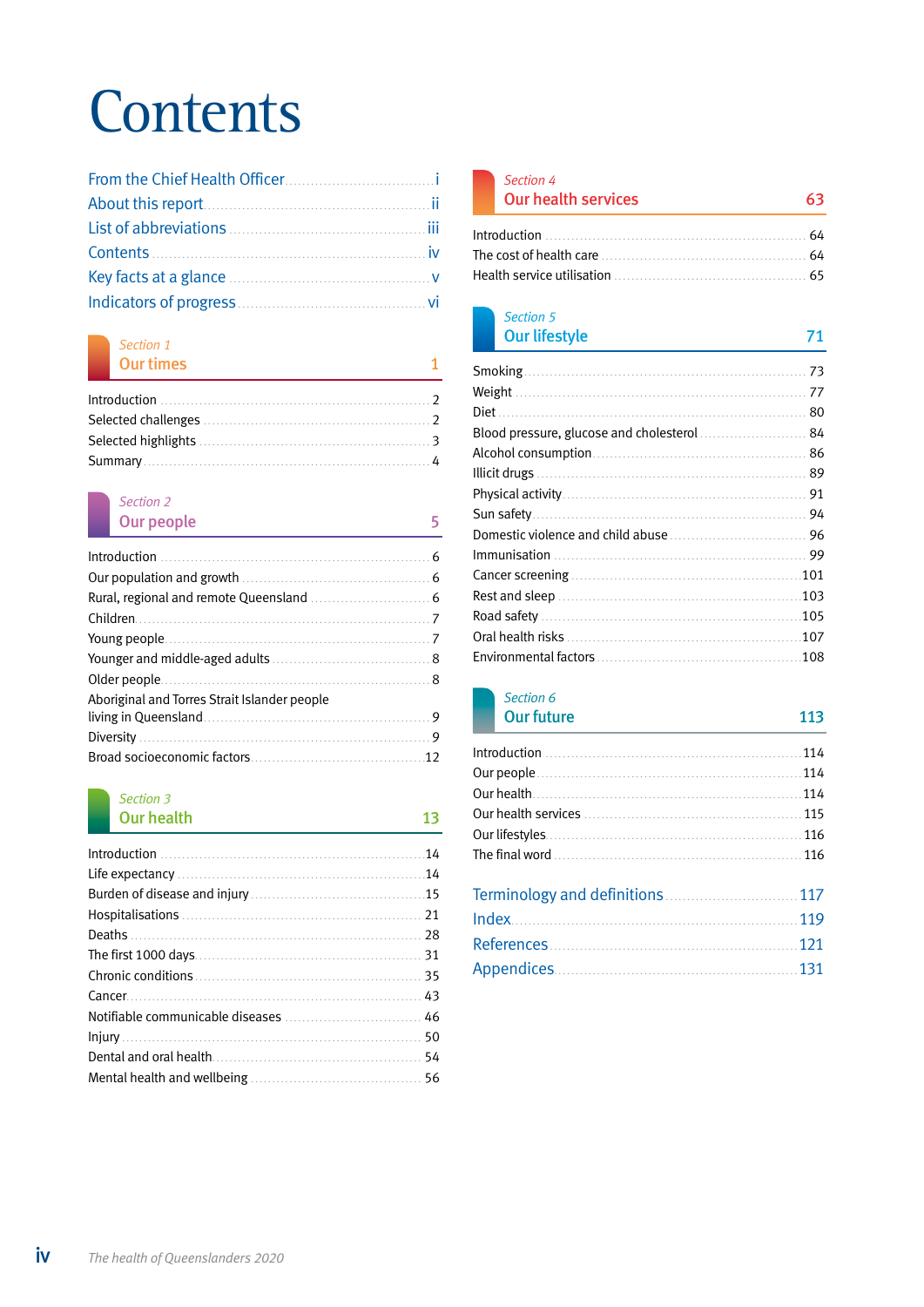# <span id="page-6-0"></span>Key facts at a glance

## Our people

- The estimated resident population in 2018 was 5,011,216 persons.
- The 2026 population is projected to be approximately 5,720,000 persons.
- 231,000 Queenslanders identify as Aboriginal and Torres Strait Islander.
- The population is declining in the northern, central and southern western regions of the state.
- Males are expected to live to approximately 80 years of age and females to 85 years.
- The life expectancy of Aboriginal and Torres Strait Islander people has improved by 4.4 years for males and 2.7 years for females in the 10 years to 2015–17.
- In 2018, Australia ranked sixth globally for the quality of life of its people.

## Our health

- Queenslanders across the state rose to the challenge and flattened the COVID-19 curve.
- In 2015, there were almost 950,000 years of healthy life lost to death or disability in Queensland.
- The burden of disease due to cardiovascular diseases has declined by 15%.
- Burden of disease is highest in the most socioeconomically disadvantaged groups and in rural and remote areas.
- There were 60,503 babies born to 59,644 Queensland mothers in 2018.
- There have been consistent declines in the proportion of pregnant women who are smoking.
- There has been a 23% decline in chronic obstructive pulmonary disease experienced by Aboriginal and Torres Strait Islander people since 2001.
- New HIV diagnoses in Queensland have fallen by 24%.
- Mental health and wellbeing dominate health status across the lifespan.
- The median age at death in 2018 was 80.4 years; 77.7 years for males and 80.5 years for females.

## Our health services

- Almost \$39 billion was spent on health in Queensland in 2017–18.
- The hospitalisation rate in Queensland has increased from 39,000 per 100,000 population in 2008–09 to 55,400 per 100,000 in 2018–19.
- People requiring resuscitation accounted for 15,133 emergency department presentations in 2018–19.
- The most common outpatient services were for midwifery (20%), orthopaedics (15%) and physiotherapy (13%).
- There were more than 25 million general practice presentations in Queensland in 2018–19.
- There was rapid growth in telehealth and 13 HEALTH (13 43 25 84) services in Queensland.
- In 2018–19, there were 47,831 drug and alcohol services provided to 35,123 clients.

## Our lifestyles

- 10% of Queensland adults are smoking daily in 2020.
- 13% of Queensland adults had ever tried an e-cigarette in 2018–19.
- 25% of children and 66% of adults in Queensland are overweight or obese.
- 68% of children and 53% of adults are meeting daily recommendations for servings of fruit.
- 46% of children and 59% of adults are meeting physical activity recommendations.
- 94.2% of 1-year-old children are age-appropriately immunised.
- Up to 45% of adults are experiencing inadequate sleep or poor sleep health.
- 49% of adults and 45% of children were sunburnt in the previous 12 months.

## Our future

- Our ageing population will continue to challenge the health of individuals, their communities and health services.
- Mental health is a growing concern and affects health and wellbeing across the lifespan.
- Out-of-hospital care is expanding and is safe and effective.
- There is rapid change in our social and physical environments presenting many opportunities for health and wellbeing.
- The resilience and capability of our people are critical to a healthy future for Queensland.
- The effects of COVID-19 on our future are yet to be fully understood.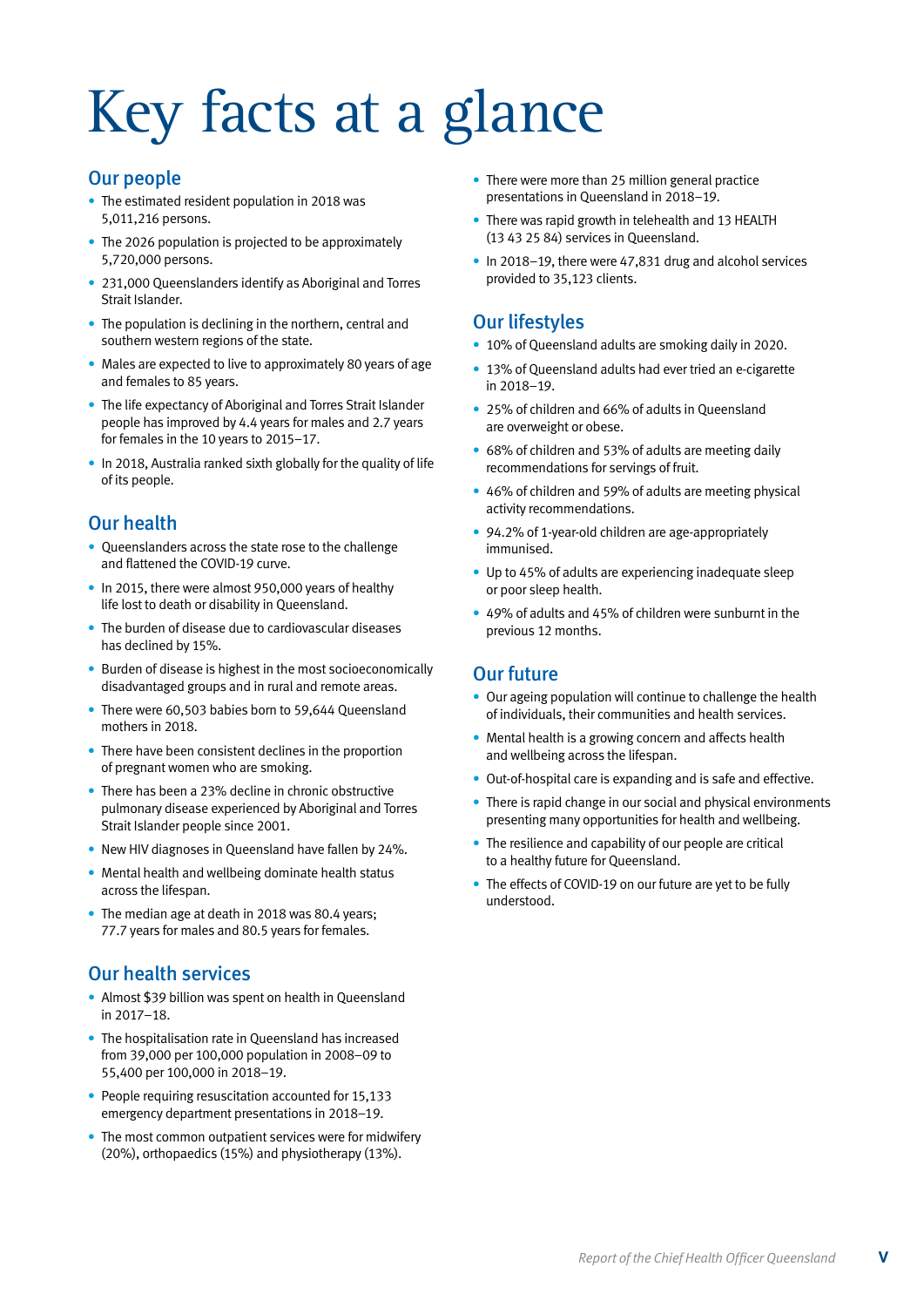## <span id="page-7-0"></span>Indicators of progress

Table 1 *Population health indicators, persons, Queensland, 2011–2020*

|                                                    |              |                          |                    |                    |                    |                    |                         |                           |                    |                    | 2019              | 2020              |
|----------------------------------------------------|--------------|--------------------------|--------------------|--------------------|--------------------|--------------------|-------------------------|---------------------------|--------------------|--------------------|-------------------|-------------------|
| <b>Population</b>                                  | <b>Units</b> | Age group                | 2011               | 2012               | 2013               | 2014               | 2015                    | 2016                      | 2017               | 2018               | <b>Forecast</b>   | <b>Forecast</b>   |
| Total population - estimated resident              | <b>'000</b>  | $0 - 85 +$               | 4,476.8            | 4,569.9            | 4,654.5            | 4,724.4            | 4,784.4                 | 4,848.9                   | 4,927.6            | 5,011.2            | 5,090.1           | 5,174.7           |
| Queensland – proportion of Australia               | %            | $0 - 85 +$               | 20.0               | 20.1               | 20.1               | 20.1               | 20.0                    | 20.0                      | 20.0               | 20.1               | 20.0              | 20.1              |
| Major cities                                       | <b>'000</b>  | $0 - 85 +$               | 2,769.9            | 2,847.3            | 2,908.1            | 2,961.9            | 3,013.8                 | 3,072.1                   | 3,143.4            | 3,213.6<br>979,950 |                   |                   |
| Inner regional<br>Outer regional                   | no.          | $0 - 85 +$<br>$0 - 85 +$ | 910,332<br>659,995 | 928,510<br>675,701 | 943,731<br>685,030 | 955,346<br>691,084 | 962,822<br>693,841      | 969,324<br>696,038        | 969,597<br>687,585 | 690,909            |                   |                   |
| Remote                                             | no.<br>no.   | $0 - 85 +$               | 78,135             | 70,414             | 70,002             | 68,621             | 67,175                  | 65,407                    | 72,775             | 72,303             |                   |                   |
| Very remote                                        | no.          | $0 - 85 +$               | 58,369             | 47,964             | 47,678             | 47,418             | 46,723                  | 45,996                    | 54,268             | 54,443             |                   |                   |
| Aboriginal and Torres Strait Islander              |              |                          |                    |                    |                    |                    |                         |                           |                    |                    |                   |                   |
| people                                             |              |                          |                    |                    |                    |                    |                         |                           |                    |                    |                   |                   |
| Estimated resident population                      | no.          | $0 - 85 +$               | 188,954            |                    | 193,506 198,206    | 212,436            | 216,969                 | 221,276                   | 226,055            | 230,954            |                   |                   |
| Proportion of Queensland population                | %            | $0 - 85 +$               | 4.2                | 4.2                | 4.3                | 4.3                | 4.3                     | 4.6                       | 4.6                | 4.6                |                   |                   |
| Proportion of Australian Indigenous                | %            | $0 - 85 +$               | 28.2               | 28.3               | 28.4               | 29.8               | 29.8                    | 29.7                      | 29.7               | 29.7               |                   |                   |
| population                                         |              |                          |                    |                    |                    |                    |                         |                           |                    |                    |                   |                   |
| Births (includes stillbirths)                      | no.          | births<br>$\langle 1$    | 62,181             | 63,723             | 63,173             | 63,823             | 61,903                  | 62,779                    | 60,326             | 60,503             |                   |                   |
| Infants<br>Young children                          | no.<br>no.   | $1 - 4$                  | 60,155<br>244,175  | 63,091<br>249,403  | 63,555<br>253,698  | 62,998<br>255,691  | 62,082                  | 62,460<br>255,686 255,030 | 61,150<br>256,172  | 61,864<br>255,899  | 64,512<br>259,898 | 65,225<br>263,159 |
| Children                                           | no.          | $5 - 17$                 | 768,241            | 778,659            | 788,794            | 798,664            | 809,132                 | 820,691                   | 834,945            | 848,691            | 858,984           | 871,729           |
| Young adults                                       | no.          | $18 - 29$                | 770,841            | 786,542            | 799,125            | 807,745            | 810,971                 | 814,228                   | 823,297            | 832,862            | 830,600           | 834,236           |
|                                                    | '000         | $30 - 44$                | 938.6              | 955.7              | 970.8              | 978.7              | 983.9                   | 986.5                     | 994.6              | 1,006.2            | 1,019.5           | 1,038.9           |
| Adults                                             | '000         | $45 - 64$                | 1,115.0            | 1,128.9            | 1,145.0            | 1,161.1            | 1,176.8                 | 1,196.4                   | 1,216.2            | 1,235.5            | 1,258.7           | 1,274.7           |
| Older people                                       | no.          | $65 - 74$                | 330,620            | 351,418            | 369,959            | 386,825            | 403,746                 | 421,038                   | 436,381            | 452,904            | 467,039           | 479,459           |
| Elderly                                            | no.          | $75+$                    | 249,138            | 256,149            | 263,601            |                    | 272,652 282,031 292,615 |                           | 304,875            | 317,244            | 330,861           | 347,320           |
| <b>Headline indicators</b>                         | <b>Unit</b>  | Age group                | 2011               | 2012               | 2013               | 2014               | 2015                    | 2016                      | 2017               | 2018               | 2019              | 2020              |
| Life expectancy - males                            | years        | at birth                 | 79.5               | 79.5               | 79.6               | 79.9               | 80.0                    |                           | 80.2               |                    |                   |                   |
| Life expectancy - females                          | years        | at birth                 | 84.1               | 84.0               | 84.1               | 84.2               | 84.3                    |                           | 84.7               |                    |                   |                   |
| Aboriginal and Torres Strait Islander<br>males     | years        | at birth                 | 68.7               |                    |                    |                    |                         | 72.0                      |                    |                    |                   |                   |
| Aboriginal and Torres Strait Islander<br>females   | years        | at birth                 | 74.4               |                    |                    |                    |                         | 76.4                      |                    |                    |                   |                   |
| Median age at death                                | years        | $0 - 85 +$               | 80                 | 80                 | 80                 | 80                 | 80                      | 80                        | 80                 | 80                 |                   |                   |
| Perinatal mortality rate<br>– per 1000 live births | rate         | live births              | 9.8                | 10.3               | 9.8                | 9.9                | 9.6                     | 9.4                       | 10.0               | 8.8                |                   |                   |
| Infant mortality rate<br>– per 1000 live births    | rate         | live births              | 5.1                | 4.8                | 4.5                | 4.5                | 4.4                     | 4.2                       | 4.2                | 3.9                |                   |                   |
| Aboriginal and Torres Strait Islander<br>infants   | rate         | live births              | 8.4                | 6.9                | 6.6                | 6.2                | 7.2                     | 6.3                       | 6.6                | 5.6                |                   |                   |
| Other infants                                      | rate         | live births              | 4.7                | 4.4                | 4.2                | 4.1                | 4.0                     | 3.9                       | 3.9                | 3.7                |                   |                   |
| <b>Deaths</b>                                      | <b>Unit</b>  | Age group                | 2011               | 2012               | 2013               | 2014               | 2015                    | 2016                      | 2017               | 2018               | 2019              | 2020              |
| All causes                                         | no.          | $0 - 85 +$               | 27,798             | 27,798             | 27,882             | 28,658             | 28,208                  | 29,826                    | 29,693             | 29,019             |                   |                   |
|                                                    | rate         | $0 - 85 +$               | 590                | 571                | 555                | 552                | 527                     | 540                       | 520                | 493                |                   |                   |
| Premature deaths - all causes                      | no.          | $0 - 74$                 | 10,592             | 10,228             | 10,624             | 10,635             | 10,379                  | 11,078                    | 10,830             | 10,746             |                   |                   |
|                                                    | %            | $0 - 74$                 | 38.1               | 36.8               | 38.1               | 37.1               | 36.8                    | 37.1                      | 36.5               | 37.0               |                   |                   |
|                                                    | rate         | $0 - 74$                 | 236                | 220                | 222                | 216                | 206                     | 214                       | 203                | 196                |                   |                   |
| Avoidable deaths                                   | no.          | $0 - 74$                 | 5,692              | 5,316              | 5,503              | 5,380              | 5,315                   | 5,652                     | 5,496              | 5,347              |                   |                   |
|                                                    | rate         | $0 - 74$                 | 128                | 115                | 116                | 111                | 107                     | 112                       | 105                | 100                |                   |                   |
| Coronary heart disease                             | rate         | $15+$                    | 115                | 103                | 97                 | 93                 | 89                      | 85                        | 81                 | 71                 |                   |                   |
| Stroke<br>Heart failure                            | rate<br>rate | $15+$<br>$15+$           | 56<br>11           | 55<br>12           | 50<br>11           | 48<br>11           | 47<br>11                | 46<br>10                  | 42<br>10           | 37<br>9            |                   |                   |
| All cancers - malignant neoplasms                  | rate         | $0 - 85 +$               | 173                | 174                | 172                | 169                | 157                     | 166                       | 154                | 152                |                   |                   |
| Female breast cancer                               | rate         | $15+$                    | 29                 | 29                 | 30                 | 26                 | 29                      | 28                        | 27                 | 23                 |                   |                   |
| Target group for breast screening                  | rate         | $50 - 69$                | 39                 | 48                 | 45                 | 32                 | 38                      | 41                        | 35                 | 32                 |                   |                   |
| Target group for breast screening<br>(from 2015)   | rate         | $50 - 74$                | 44                 | 55                 | 49                 | 40                 | 45                      | 45                        | 40                 | 38                 |                   |                   |
| Cervical cancer - females                          | rate         | $15+$                    | 2.4                | 2.4                | 2.5                | 2.9                | 3.2                     | 2.6                       | 2.8                | 1.7                |                   |                   |
| Target group for cervical screening                | rate         | $20 - 69$                | 2.2                | 1.6                | 2.0                | 2.5                | 2.4                     | 2.3                       | 2.3                | 1.6                |                   |                   |
| Target group for cervical screening<br>(from 2017) | rate         | $25 - 74$                | 2.6                | 2.1                | 2.2                | 3.1                | 2.9                     | 2.5                       | 2.7                | 1.9                |                   |                   |
| Prostate cancer - males                            | rate         | $15+$                    | 40                 | 37                 | 37                 | 34                 | 37                      | 36                        | 34                 | 32                 |                   |                   |
| Colorectal cancer                                  | rate         | $15+$                    | 20                 | 21                 | 22                 | 21                 | 20                      | 21                        | 20                 | 18                 |                   |                   |
| Target group for bowel screening                   | rate         | $50 - 74$                | 28                 | 29                 | 31                 | 26                 | 30                      | 29                        | 28                 | 27                 |                   |                   |
| (from 2015)<br>Lung cancer                         | rate         | $15+$                    | 42                 | 43                 | 42                 | 42                 | 41                      | 39                        | 36                 | 37                 |                   |                   |
| Melanoma                                           | rate         | $0 - 85 +$               | 7.4                | 7.4                | 8.2                | 6.9                | 5.8                     | 5.6                       | 5.3                | 5.3                |                   |                   |
| <b>Diabetes</b>                                    | rate         | $0 - 85 +$               | 16                 | 17                 | 15                 | 16                 | 15                      | 15                        | 15                 | 14                 |                   |                   |
| Suicide (year of death)                            | rate         | $0 - 85 +$               | 15                 | 12                 | 15                 | 14                 | 14                      | 14                        | 15                 | 14                 |                   |                   |
| Suicide (year of registration)                     | rate         | $0 - 85 +$               | 13                 | 14                 | 15                 | 14                 | 16                      | 14                        | 16                 | 16                 |                   |                   |
| Asthma                                             | rate         | $0 - 85 +$               | 1.5                | 1.5                | 1.7                | 1.1                | 1.4                     | 1.4                       | 1.3                | 1.3                |                   |                   |
| COPD                                               | rate         | $15+$                    | 32                 | 32                 | 31                 | 33                 | 33                      | 31                        | 31                 | 30                 |                   |                   |
| Road transport deaths                              | rate         | $0 - 85 +$               | 6.6                | 6.3                | 5.9                | 4.7                | 4.3                     | 5.3                       | 4.7                | 4.4                |                   |                   |
| Falls                                              | rate         | $0 - 85 +$               | 9.6                | 9.3                | 9.2                | 9.7                | 9.2                     | 9.4                       | 10.1               | 9.6                |                   |                   |
| Falls in older people                              | rate         | $65+$                    | 68                 | 67                 | 64                 | 69                 | 68                      | 70                        | 73                 | 70                 |                   |                   |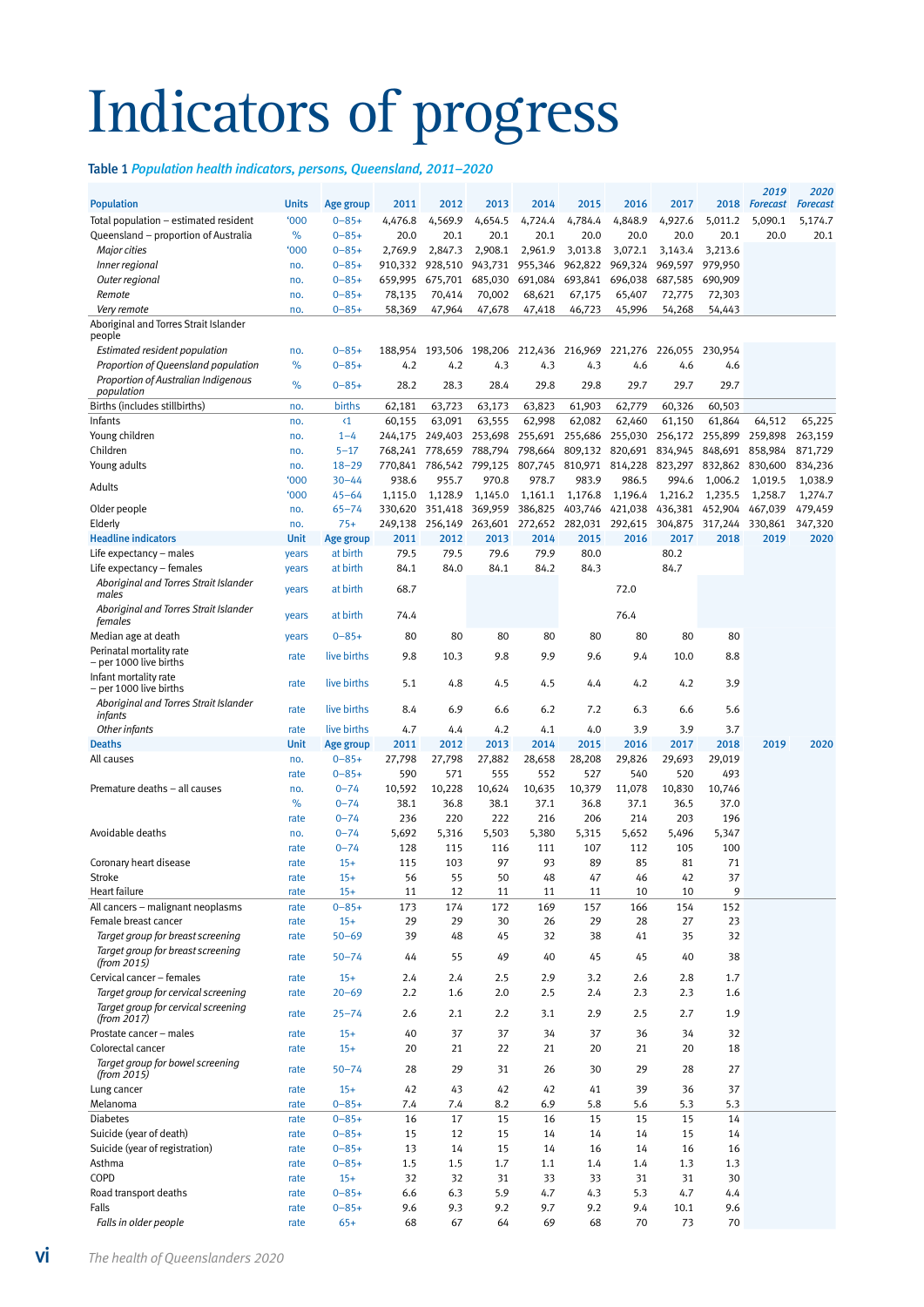### Table 1 *Population health indicators, persons, Queensland, 2011–2020*

| <b>Hospitalisations</b>                                                    | <b>Unit</b>        | Age group                |               |               |                 |               |               |               | 2011-12 2012-13 2013-14 2014-15 2015-16 2016-17 2017-18 2018-19 2019-20 2020-21 |               |              |      |
|----------------------------------------------------------------------------|--------------------|--------------------------|---------------|---------------|-----------------|---------------|---------------|---------------|---------------------------------------------------------------------------------|---------------|--------------|------|
| All causes                                                                 | 000'               | $0 - 85 +$               | 1,844         | 1,919         | 2,008           | 2,168         | 2,292         | 2,418         | 2,541                                                                           | 2,648         |              |      |
|                                                                            | rate               | $0 - 85 +$               | 40,257        | 40,841        | 41,765          | 44,081        | 45,681        | 47,172        | 48,354                                                                          | 49,244        |              |      |
|                                                                            | crude rate         | $0 - 85 +$               | 41,189        | 41,994        | 43,164          | 45,932        | 47,966        | 49,910        | 51,568                                                                          | 52,838        |              |      |
| Potentially preventable hospitalisations<br>(National Healthcare Agreement | no.                | $0 - 85 +$               | 118,229       |               | 128,192 132,210 | 144,719       | 155,990       | 163,607       | 177,146                                                                         | 175,370       |              |      |
| definition)                                                                | %                  | $0 - 85 +$               | 6.4           | 6.7           | 6.6             | 6.7           | 6.8           | 6.8           | 7.0                                                                             | 6.6           |              |      |
|                                                                            | rate               | $0 - 85 +$               | 2,589         | 2,735         | 2,751           | 2,947         | 3,114         | 3,194         | 3,372                                                                           | 3,267         |              |      |
| Coronary heart disease                                                     | rate               | $15+$                    | 879           | 848           | 832             | 783           | 825           | 813           | 821                                                                             | 785           |              |      |
| Stroke<br>Chronic obstructive pulmonary disease                            | rate               | $15+$                    | 309           | 315           | 306             | 312           | 312           | 313           | 308                                                                             | 299           |              |      |
| (COPD)                                                                     | rate               | $15+$                    | 351           | 360           | 333             | 356           | 378           | 405           | 413                                                                             | 389           |              |      |
| Asthma                                                                     | rate               | $0 - 85 +$               | 161           | 170           | 157             | 175           | 176           | 173           | 178                                                                             | 169           |              |      |
| Road transport injury                                                      | rate               | $0 - 85 +$               | 239           | 266           | 279             | 278           | 301           | 307           | 304                                                                             | 315           |              |      |
| Falls                                                                      | rate               | $0 - 85 +$               | 1,210         | 1,303         | 1,353           | 1,426         | 1,515         | 1,586         | 1,629                                                                           | 1,657         |              |      |
| Falls in older people<br><b>Cancer incidence</b>                           | rate<br>Unit       | $65+$                    | 5,568<br>2011 | 5,975<br>2012 | 6,082<br>2013   | 6,544<br>2014 | 7,021<br>2015 | 7,459<br>2016 | 7,652<br>2017                                                                   | 7,704<br>2018 | 2019         | 2020 |
| All cancers                                                                | no.                | Age group<br>$0 - 85 +$  | 24,968        | 26,077        | 26,725          | 27,463        |               | 29,168        |                                                                                 |               |              |      |
|                                                                            | rate               | $0 - 85 +$               | 532           | 539           | 538             | 536           |               | 600           |                                                                                 |               |              |      |
| Female breast cancer                                                       | rate               | $0 - 85 +$               | 122           | 127           | 131             | 129           |               | 141           |                                                                                 |               |              |      |
| Target group for breast screening                                          | crude rate         | $50 - 69$                | 300           | 311           | 320             | 323           |               |               |                                                                                 |               |              |      |
| Target group for breast screening<br>(from 2015)                           | crude rate         | $50 - 74$                | 313           | 325           | 331             | 345           |               |               |                                                                                 |               |              |      |
| Cervical cancer - female                                                   | rate               | $0 - 85 +$               | 7.6           | 9.0           | 8.1             | 8.7           |               | 8.1           |                                                                                 |               |              |      |
| Target group for cervical screening                                        | crude rate         | $20 - 69$                | 10.8          | 11.6          | 11.3            | 11.9          |               |               |                                                                                 |               |              |      |
| Target group for cervical screening                                        | crude rate         | $25 - 74$                | 11.8          | 12.5          | 12.1            | 13.1          |               |               |                                                                                 |               |              |      |
| (from 2017)                                                                |                    |                          |               |               |                 |               |               |               |                                                                                 |               |              |      |
| Prostate cancer - male<br>Colorectal cancer                                | rate<br>rate       | $0 - 85 +$<br>$0 - 85 +$ | 175<br>63     | 172<br>61     | 165<br>59       | 154<br>60     |               | 149<br>60     |                                                                                 |               |              |      |
| Target group for bowel screening                                           |                    |                          |               |               |                 |               |               |               |                                                                                 |               |              |      |
| (from 2015)                                                                | crude rate         | $50 - 74$                | 139           | 135           | 123             | 130           |               |               |                                                                                 |               |              |      |
| Lung cancer                                                                | rate               | $0 - 85 +$               | 46            | 46            | 46              | 46            |               | 48            |                                                                                 |               |              |      |
| Melanoma                                                                   | rate               | $0 - 85 +$               | 70            | 72            | 75              | 73            |               | 76            |                                                                                 |               |              |      |
| <b>Communicable disease notifications</b><br>HIV                           | <b>Unit</b><br>no. | Age group<br>$0 - 85 +$  | 2011<br>194   | 2012<br>206   | 2013<br>181     | 2014<br>245   | 2015<br>201   | 2016<br>195   | 2017<br>187                                                                     | 2018<br>180   | 2019<br>158  | 2020 |
| Influenza (laboratory confirmed)                                           | no.                | $0 - 85 +$               | 10,383        | 16,908        | 5,509           | 17,898        | 28,061        | 23,284        | 56,109                                                                          | 15,705        | 68,152       |      |
| Measles                                                                    | no.                | $0 - 85 +$               | 18            | 4             | 52              | 72            | 21            | 15            | 8                                                                               | 14            | 74           |      |
| Meningococcal                                                              | no.                | $0 - 85 +$               | 61            | 64            | 33              | 40            | 31            | 45            | 69                                                                              | 58            | 46           |      |
| Syphilis (infectious)                                                      | no.                | $0 - 85 +$               | 339           | 389           | 333             | 396           | 572           | 681           | 1,083                                                                           | 1,127         | 1,131        |      |
| Tuberculosis                                                               | no.                | $0 - 85 +$               | 221           | 171           | 153             | 166           | 182           | 188           | 201                                                                             | 199           | 194          |      |
| <b>Immunisation</b>                                                        | Unit               | Age group                | 2011          | 2012          | 2013            | 2014          | 2015          | 2016          | 2017                                                                            | 2018          | 2019         | 2020 |
| Childhood immunisation coverage                                            | %<br>%             | 1 year<br>2 years        | 91.6<br>92.8  | 91.9<br>92.8  | 91.6<br>92.7    | 91.5<br>92.4  | 92.4<br>90.2  | 93.9<br>92.3  | 94.1<br>91.7                                                                    | 94.0<br>91.5  | 94.2<br>91.9 |      |
|                                                                            | %                  | 5 years                  | 89.9          | 91.1          | 91.9            | 92.4          | 92.4          | 93.1          | 94.2                                                                            | 94.5          | 94.4         |      |
| <b>Protective factor prevalence</b>                                        | <b>Unit</b>        | Age group                | 2011          | 2012          | 2013            | 2014          | 2015          | 2016          | 2017                                                                            | 2018          | 2019         | 2020 |
| Breastfed at discharge - all babies                                        | %                  | newborn                  | 92.0          | 92.0          | 92.6            | 92.4          | 92.8          | 92.8          | 92.9                                                                            | 93.0          |              |      |
| Aboriginal and Torres Strait Islander                                      | %                  | newborn                  | 85.1          | 85.7          | 85.5            | 85.4          | 85.0          | 85.0          | 85.6                                                                            | 84.6          |              |      |
| babies<br>Other babies                                                     | %                  | newborn                  | 92.4          | 92.4          | 93.0            | 92.9          | 93.4          | 93.4          | 93.4                                                                            | 93.6          |              |      |
| Five or more antenatal visits                                              |                    |                          |               |               |                 |               |               |               |                                                                                 |               |              |      |
| – all women                                                                | %                  | mothers                  | 94.6          | 94.6          | 94.2            | 94.4          | 95.1          | 95.1          | 95.2                                                                            | 95.3          |              |      |
| Aboriginal and Torres Strait Islander<br>women                             | $\%$               | mothers                  | 83.4          | 84.4          | 83.9            | 84.4          | 85.9          | 86.8          | 87.9                                                                            | 89.5          |              |      |
| Other women                                                                | %                  | mothers                  | 95.4          | 95.3          | 94.8            | 95.1          | 95.7          | 95.7          | 95.8                                                                            | 95.7          |              |      |
| Excellent, very good or good health                                        |                    |                          |               |               |                 |               |               |               |                                                                                 |               |              |      |
| in adults - self-rated                                                     | %                  | $18+$                    | 84.0          | 83.0          |                 |               | 83.6          | 83.7          | 84.4                                                                            | 85.2          | 84.1         | 84.9 |
| Very good or good quality of life - adults                                 | %                  | $18+$                    | 89.5          | 90.9          |                 |               | 90.2          | 89.5          |                                                                                 |               |              |      |
| Very satisfied or satisfied with health -<br>adults                        | $\%$               | $18+$                    | 77.5          | 79.8          |                 |               | 79.8          | 78.5          |                                                                                 |               |              |      |
| Never smoked - adults                                                      | $\%$               | $18+$                    | 53.0          | 54.8          | 52.9            | 55.2          | 55.7          | 55.3          | 56.2                                                                            | 55.9          | 57.0         | 57.3 |
| Healthy weight in adults - measured                                        | $\%$               | $18+$                    |               |               |                 | 35.3          |               |               | 32.3                                                                            |               |              |      |
| Healthy weight in adults - self report                                     | $\%$               | $18+$                    | 39.8          | 39.8          | 37.9            | 39.6          | 39.9          | 38.5          | 38.6                                                                            | 37.1          | 37.8         | 37.1 |
| Healthy weight in children - measured                                      | %                  | $5 - 17$                 |               |               |                 | 65.7          |               |               | 65.5                                                                            |               |              |      |
| Healthy and underweight in children -<br>proxy report <sup>(a)</sup>       | $\%$               | $5 - 17$                 | 75.2          |               | 72.3            | 75.9          | 76.8          | 74.2          | 73.8                                                                            | 74.4          | 76.5         | 73.0 |
| Sufficient physical activity                                               | %                  | $18 - 75$                | 56.1          | 55.1          | 58.0            | 58.8          | 57.5          | 61.3          | 60.6                                                                            | 59.7          | 57.8         | 58.7 |
| (≥150mins & 5+ sessions)                                                   |                    |                          |               |               |                 |               |               |               |                                                                                 |               |              |      |
| Active every day of previous week -<br>children                            | %                  | $5 - 17$                 | 44.0          |               | 40.6            | 39.2          | 39.3          | 44.5          | 45.5                                                                            | 40.6          | 48.7         | 45.7 |
| Any 3 of 5 sun safe behaviours in adults                                   | $\%$               | $18+$                    | 52.0          | 52.6          |                 |               | 56.2          | 58.4          |                                                                                 |               |              | 54.8 |
| - summer                                                                   |                    |                          |               |               |                 |               |               |               |                                                                                 |               |              |      |
| Mean daily fruit intake - adults<br>Mean daily vegetable intake - adults   | serves             | $18+$<br>$18+$           | 1.6<br>2.4    | 1.8<br>2.4    | 1.8<br>2.4      | 1.9<br>2.5    | 1.8<br>2.4    | 1.8<br>2.4    | 1.8<br>2.4                                                                      | 1.7<br>2.4    | 1.7<br>2.4   |      |
| Mean daily fruit intake - children                                         | serves<br>serves   | $5 - 17$                 | 1.9           |               | 2.0             | 2.0           | 2.0           | 2.2           | 2.2                                                                             |               | 2.1          | 2.1  |
| Mean daily vegetable intake - children                                     | serves             | $5 - 17$                 | 2.1           |               | 2.2             | 2.2           | 2.0           | 2.0           | 2.2                                                                             |               | 1.9          | 1.9  |
| 2013 Dietary Guidelines                                                    |                    |                          |               |               |                 |               |               |               |                                                                                 |               |              |      |
| Adequate fruit intake - adults                                             | $\%$               | $18+$                    |               |               | 55.7            | 58.3          | 56.8          | 57.3          | 54.8                                                                            | 52.1          | 52.5         |      |
| Adequate vegetable intake - adults                                         | $\%$               | $18+$                    |               |               | 7.1             | 9.1           | 7.6           | 6.8           | 8.7                                                                             | 8.6           | 8.0          |      |